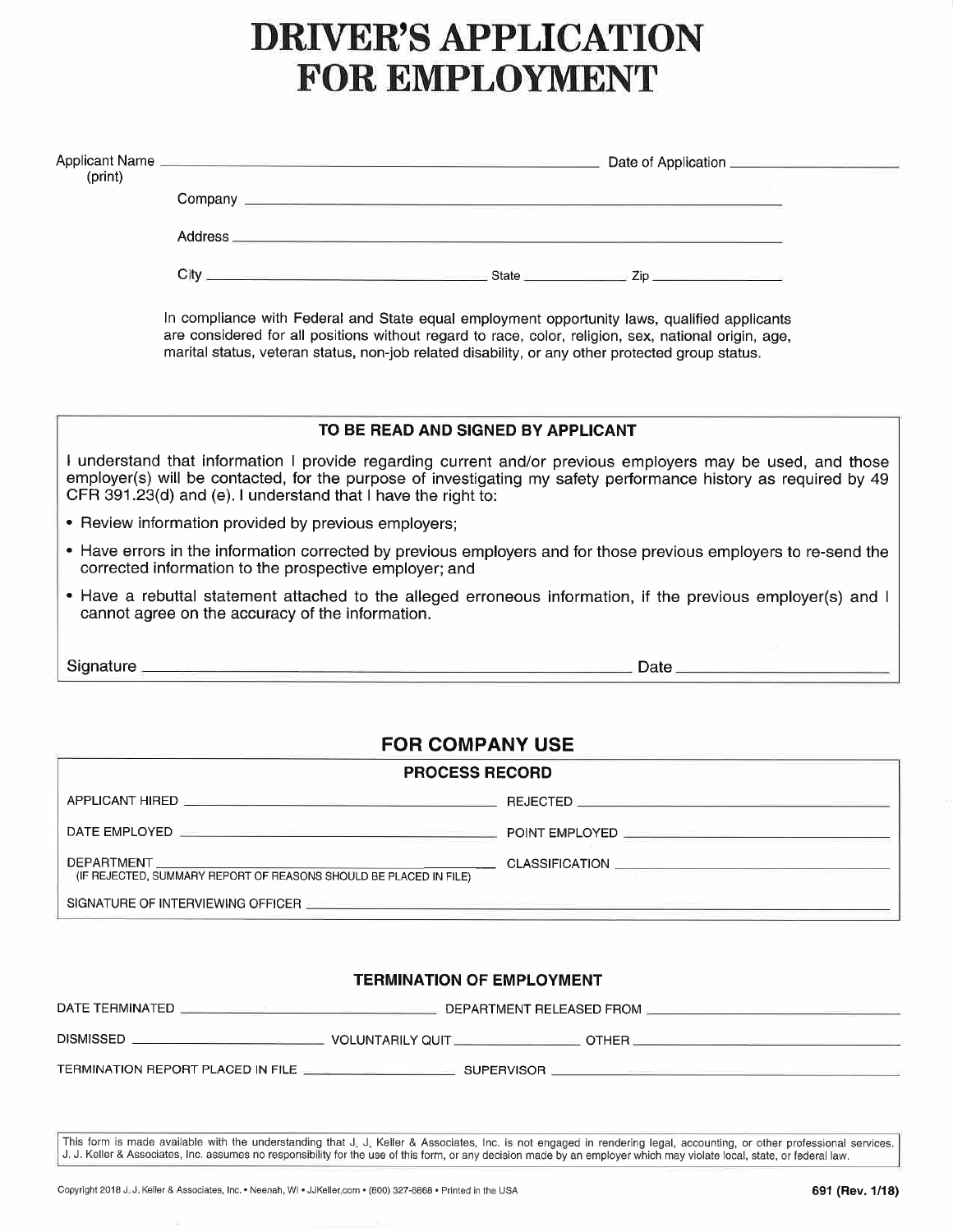## **APPLICANT TO COMPLETE**

(answer all questions - please print)

| Last                               | Name and the contract of the contract of the contract of the contract of the contract of the contract of the contract of the contract of the contract of the contract of the contract of the contract of the contract of the c | First    | Middle           |                                        |  |
|------------------------------------|--------------------------------------------------------------------------------------------------------------------------------------------------------------------------------------------------------------------------------|----------|------------------|----------------------------------------|--|
|                                    | List your addresses of residency for the past 3 years.                                                                                                                                                                         |          |                  |                                        |  |
| Current Address ______             |                                                                                                                                                                                                                                |          |                  |                                        |  |
|                                    | <b>Street</b>                                                                                                                                                                                                                  |          | City             |                                        |  |
|                                    |                                                                                                                                                                                                                                |          |                  |                                        |  |
| Previous                           | <b>State</b>                                                                                                                                                                                                                   | Zip Code |                  |                                        |  |
| Addresses                          |                                                                                                                                                                                                                                |          |                  |                                        |  |
|                                    | <b>Street</b>                                                                                                                                                                                                                  | City     | State & Zip Code |                                        |  |
|                                    |                                                                                                                                                                                                                                |          |                  |                                        |  |
|                                    | <b>Street</b>                                                                                                                                                                                                                  | City     | State & Zip Code | How Long? $\frac{y_r}{\sqrt{r}}$       |  |
|                                    |                                                                                                                                                                                                                                |          |                  |                                        |  |
|                                    | Street                                                                                                                                                                                                                         | City     | State & Zip Code | How Long? $\frac{y_r}{\sqrt{y_r/m_0}}$ |  |
|                                    | Do you have the legal right to work in the United States? ______________________                                                                                                                                               |          |                  |                                        |  |
|                                    | (Required for Commercial Drivers)                                                                                                                                                                                              |          |                  |                                        |  |
|                                    |                                                                                                                                                                                                                                |          |                  |                                        |  |
|                                    |                                                                                                                                                                                                                                |          |                  |                                        |  |
|                                    |                                                                                                                                                                                                                                |          |                  |                                        |  |
|                                    |                                                                                                                                                                                                                                |          |                  |                                        |  |
| (Answer only if a job requirement) |                                                                                                                                                                                                                                |          |                  |                                        |  |

Can you perform, with or without reasonable accommodation, the essential functions of the job [as described in the attached job description]?  $\Box$  YES  $\Box$  NO

### EMPLOYMENT HISTORY

All driver applicants to drive in interstate commerce must provide the following information on all employers during the preceding 3 years. List complete mailing address, street number, city, state and zip code.

Applicants to drive a commercial motor vehicle\* in intrastate or interstate commerce shall also provide an additional 7 years'information on those employers for whom the applicant operated such vehicle. (NOTE: List employers in reverse order starting with the most recent. Add another sheet as necessary.)

|                                                                      | <b>EMPLOYER</b>                                                                                                  |                    |                           | <b>DATE</b> |     |
|----------------------------------------------------------------------|------------------------------------------------------------------------------------------------------------------|--------------------|---------------------------|-------------|-----|
| <b>NAME</b>                                                          |                                                                                                                  | <b>FROM</b><br>MO. | YR.                       | TO<br>MO.   | YR. |
| <b>ADDRESS</b>                                                       |                                                                                                                  | POSITION HELD      |                           |             |     |
| <b>CITY</b>                                                          | <b>STATE</b><br>ZIP                                                                                              |                    | <b>REASON FOR LEAVING</b> |             |     |
| <b>CONTACT PERSON</b>                                                | <b>PHONE NUMBER</b>                                                                                              |                    |                           |             |     |
| WERE YOU SUBJECT TO THE FMCSRs <sup>t</sup> WHILE EMPLOYED? UYES UNO |                                                                                                                  |                    |                           |             |     |
| TESTING REQUIREMENTS OF 49 CFR PART 40? □ YES □ NO                   | WAS YOUR JOB DESIGNATED AS A SAFETY-SENSITIVE FUNCTION IN ANY DOT-REGULATED MODE SUBJECT TO THE DRUG AND ALCOHOL |                    |                           |             |     |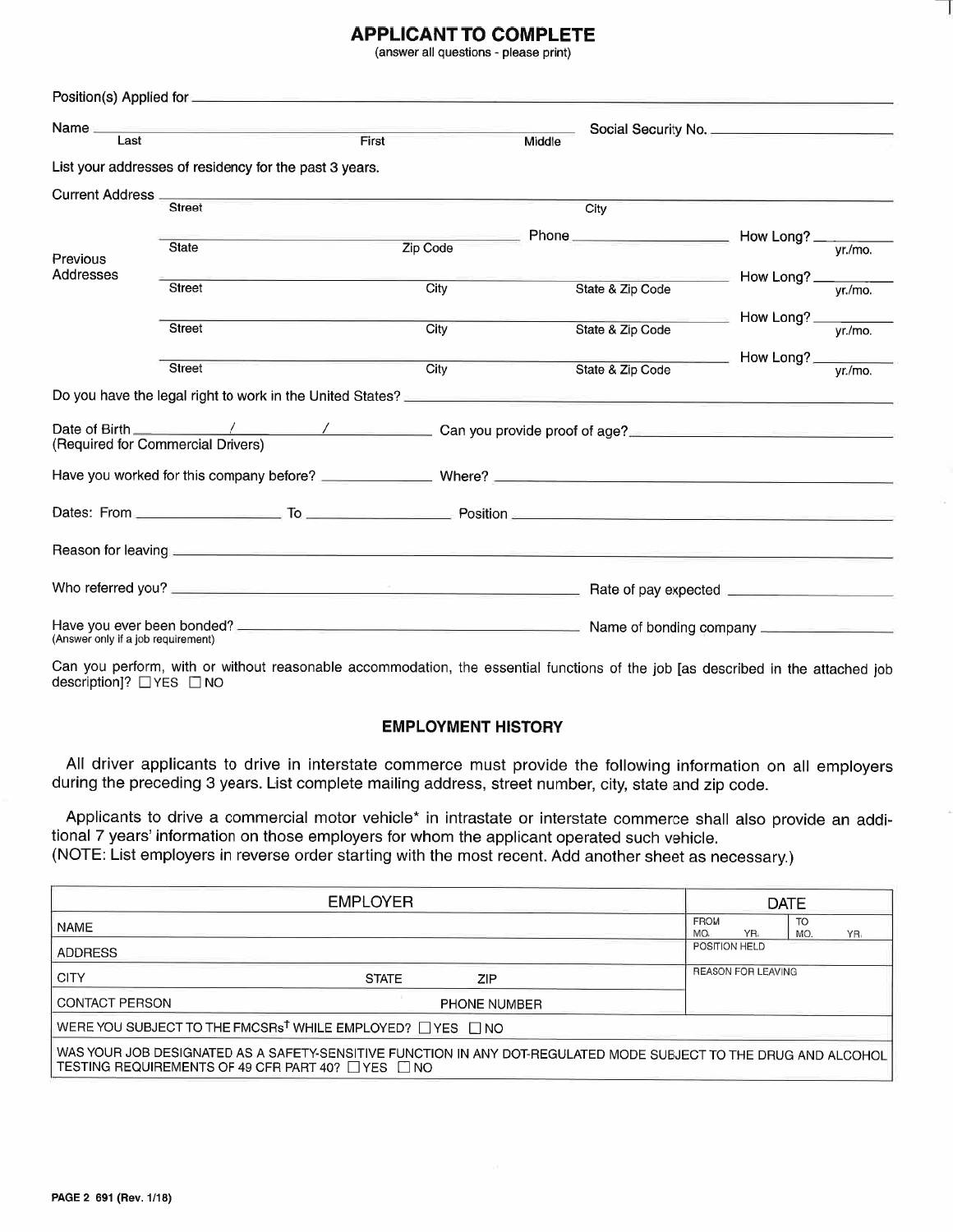## EMPLOYMENT HISTORY (continued)

|                       | <b>EMPLOYER</b>                                                                  |                                                                                                                                                                                                                                        |                           | <b>DATE</b>      |     |
|-----------------------|----------------------------------------------------------------------------------|----------------------------------------------------------------------------------------------------------------------------------------------------------------------------------------------------------------------------------------|---------------------------|------------------|-----|
| NAME                  |                                                                                  |                                                                                                                                                                                                                                        | <b>FROM</b><br>MO.<br>YR. | <b>TO</b><br>MO. | YR. |
| <b>ADDRESS</b>        |                                                                                  |                                                                                                                                                                                                                                        | POSITION HELD             |                  |     |
| <b>CITY</b>           | <b>STATE</b>                                                                     | ZIP                                                                                                                                                                                                                                    | <b>REASON FOR LEAVING</b> |                  |     |
| CONTACT PERSON        |                                                                                  | PHONE NUMBER                                                                                                                                                                                                                           |                           |                  |     |
|                       | WERE YOU SUBJECT TO THE FMCSRs <sup>†</sup> WHILE EMPLOYED? □ YES □ NO           |                                                                                                                                                                                                                                        |                           |                  |     |
|                       | TESTING REQUIREMENTS OF 49 CFR PART 40? □ YES □ NO                               | WAS YOUR JOB DESIGNATED AS A SAFETY-SENSITIVE FUNCTION IN ANY DOT-REGULATED MODE SUBJECT TO THE DRUG AND ALCOHOL                                                                                                                       |                           |                  |     |
|                       | <b>EMPLOYER</b>                                                                  |                                                                                                                                                                                                                                        |                           | <b>DATE</b>      |     |
| NAME                  |                                                                                  |                                                                                                                                                                                                                                        | <b>FROM</b><br>MO.<br>YR. | <b>TO</b><br>MO. | YR. |
| <b>ADDRESS</b>        |                                                                                  |                                                                                                                                                                                                                                        | POSITION HELD             |                  |     |
| <b>CITY</b>           | <b>STATE</b>                                                                     | ZIP                                                                                                                                                                                                                                    | <b>REASON FOR LEAVING</b> |                  |     |
| <b>CONTACT PERSON</b> |                                                                                  | PHONE NUMBER                                                                                                                                                                                                                           |                           |                  |     |
|                       | WERE YOU SUBJECT TO THE FMCSRs <sup>†</sup> WHILE EMPLOYED? $\Box$ YES $\Box$ NO |                                                                                                                                                                                                                                        |                           |                  |     |
|                       | TESTING REQUIREMENTS OF 49 CFR PART 40? $\Box$ YES $\,\Box$ NO                   | WAS YOUR JOB DESIGNATED AS A SAFETY-SENSITIVE FUNCTION IN ANY DOT-REGULATED MODE SUBJECT TO THE DRUG AND ALCOHOL                                                                                                                       |                           |                  |     |
|                       | <b>EMPLOYER</b>                                                                  |                                                                                                                                                                                                                                        |                           | <b>DATE</b>      |     |
| <b>NAME</b>           |                                                                                  |                                                                                                                                                                                                                                        | <b>FROM</b><br>MO.<br>YR. | <b>TO</b><br>MO. | YR. |
| <b>ADDRESS</b>        |                                                                                  |                                                                                                                                                                                                                                        | POSITION HELD             |                  |     |
| <b>CITY</b>           | <b>STATE</b>                                                                     | ZIP                                                                                                                                                                                                                                    | <b>REASON FOR LEAVING</b> |                  |     |
| <b>CONTACT PERSON</b> |                                                                                  | PHONE NUMBER                                                                                                                                                                                                                           |                           |                  |     |
|                       | WERE YOU SUBJECT TO THE FMCSRs <sup>†</sup> WHILE EMPLOYED? □ YES □ NO           |                                                                                                                                                                                                                                        |                           |                  |     |
|                       | TESTING REQUIREMENTS OF 49 CFR PART 40? □ YES □ NO                               | WAS YOUR JOB DESIGNATED AS A SAFETY-SENSITIVE FUNCTION IN ANY DOT-REGULATED MODE SUBJECT TO THE DRUG AND ALCOHOL                                                                                                                       |                           |                  |     |
|                       | <b>EMPLOYER</b>                                                                  |                                                                                                                                                                                                                                        |                           | <b>DATE</b>      |     |
| <b>NAME</b>           |                                                                                  |                                                                                                                                                                                                                                        | <b>FROM</b><br>MO.<br>YR. | TO<br>MO.        | YR. |
| <b>ADDRESS</b>        |                                                                                  |                                                                                                                                                                                                                                        | POSITION HELD             |                  |     |
| <b>CITY</b>           | <b>STATE</b>                                                                     | <b>ZIP</b>                                                                                                                                                                                                                             | REASON FOR LEAVING        |                  |     |
| <b>CONTACT PERSON</b> |                                                                                  | PHONE NUMBER                                                                                                                                                                                                                           |                           |                  |     |
|                       | WERE YOU SUBJECT TO THE FMCSRs <sup>†</sup> WHILE EMPLOYED? □ YES □ NO           |                                                                                                                                                                                                                                        |                           |                  |     |
|                       | TESTING REQUIREMENTS OF 49 CFR PART 40? □ YES □ NO                               | WAS YOUR JOB DESIGNATED AS A SAFETY-SENSITIVE FUNCTION IN ANY DOT-REGULATED MODE SUBJECT TO THE DRUG AND ALCOHOL                                                                                                                       |                           |                  |     |
|                       | <b>EMPLOYER</b>                                                                  |                                                                                                                                                                                                                                        |                           | <b>DATE</b>      |     |
| NAME                  |                                                                                  |                                                                                                                                                                                                                                        | <b>FROM</b><br>MO.<br>YR. | <b>TO</b><br>MO. | YR. |
| <b>ADDRESS</b>        |                                                                                  |                                                                                                                                                                                                                                        | POSITION HELD             |                  |     |
| <b>CITY</b>           | <b>STATE</b>                                                                     | ZIP                                                                                                                                                                                                                                    | <b>REASON FOR LEAVING</b> |                  |     |
| CONTACT PERSON        |                                                                                  | PHONE NUMBER                                                                                                                                                                                                                           |                           |                  |     |
|                       | WERE YOU SUBJECT TO THE FMCSRs <sup>†</sup> WHILE EMPLOYED? □ YES □ NO           |                                                                                                                                                                                                                                        |                           |                  |     |
|                       | TESTING REQUIREMENTS OF 49 CFR PART 40? □ YES □ NO                               | WAS YOUR JOB DESIGNATED AS A SAFETY-SENSITIVE FUNCTION IN ANY DOT-REGULATED MODE SUBJECT TO THE DRUG AND ALCOHOL                                                                                                                       |                           |                  |     |
|                       |                                                                                  | *Includes vehicles having a GVWR of 26,001 lbs. or more, vehicles designed to transport 16 or more passengers<br>(including the driver), or any size vehicle used to transport hazardous materials in a quantity requiring placarding. |                           |                  |     |

tThe Federal Motor Carrier Safety Regulations (FMCSRs) apply to anyone operating a motor vehicle on a highway in interstate commerce to transport passengers or property when the vehicle: (1) weighs or has a GVWR of 'lO,OO1 pounds or more, (2) is designed or used to transport more than 8 passengers (including the driver), OR (3) is of any size and is used to transport hazardous materials in a quantity requiring placarding.